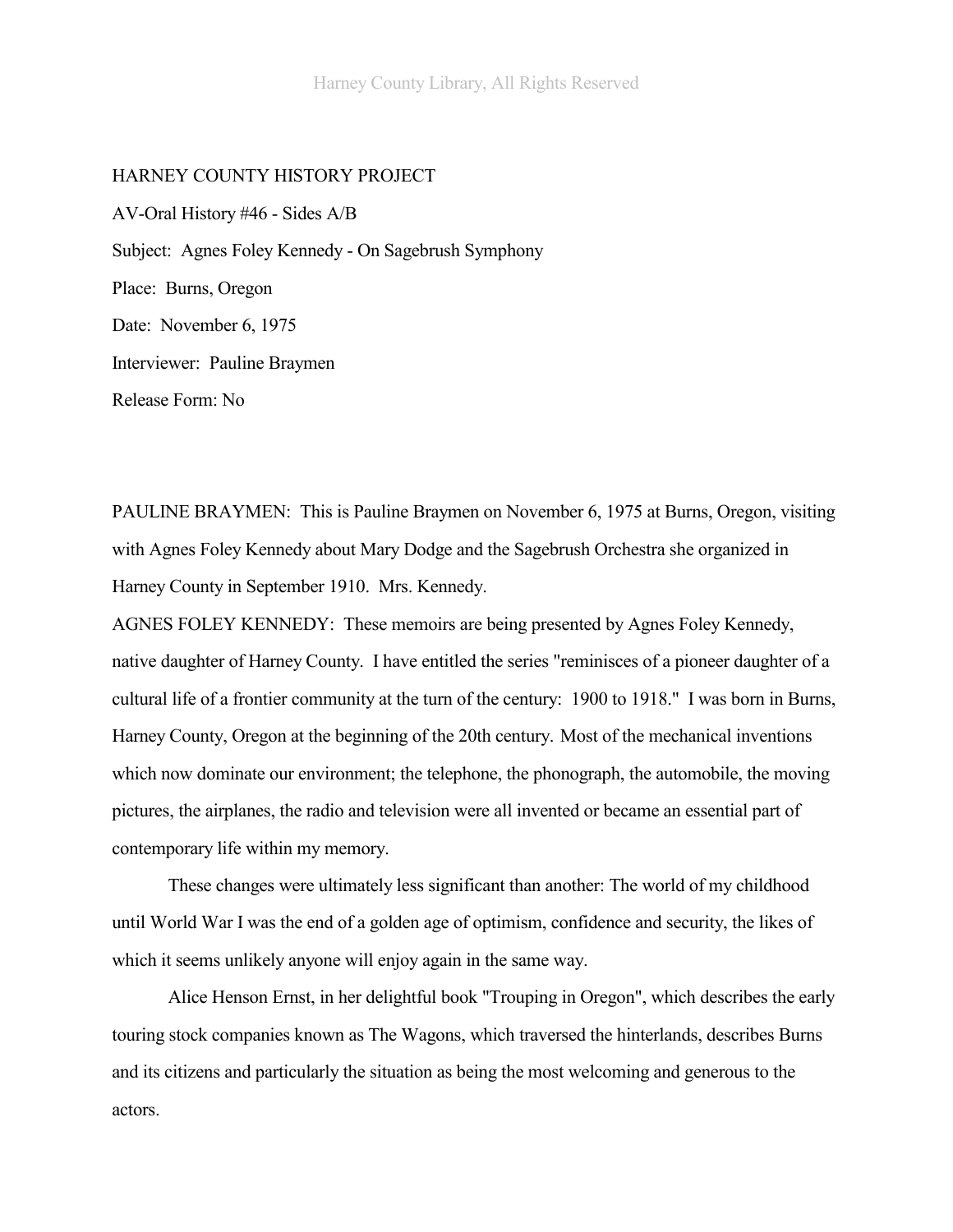The circuit started in LaGrande where Maude Dervin, wife of Otis Skinner, launched her career. Ed Nead, a great trouper, described his adventures with the wagons as they carried him from Canada to California, through the northwest's most remote backcountry. Nead's description of Burns in 1905 follows:

"There is a wonderful town in Oregon named Burns, situated 150 miles from the railroad. If we can get our company together, go to Burns and play for a week, we shall make more money than we could spend. Burns, out in the sagebrush near Bill Hanley's Bell "A" Ranch, is a wild, wooly, open stock country which also contains some refined, cultured, wealthy and very talented people."

The Ed Nead Company came to Burns, but I remember the Margaret Isles Company best, very vividly, because she became an idol of mine. They played at the old Tonawama Hall for many seasons, often staying for a week.

The home talent in Burns was highly organized. There was a contagion about performances that passed from one gifted family to another. We had an extremely talented group of gifted musicians and very ingenious players. The talented Byrd family did indeed sing. They produced cantatas, oratorios, and light opera at the old Locher Hall. There was one most memorable production, Queen Esther. When my favorite, Julian, was cast in the role of Hamen, I threw the entire audience into consternation when it was announced that Hamen was going to be hung, forty cubits high. I screamed, "You cannot kill Julian!"

In this company of players was Julian, Charlie Byrd, Madge Byrd Leonard, and Mrs. William Farre was the prima donna. The Reed brothers, natural musicians in their own right, organized the town band. They were Homer, Teddy and Nollie, and a Fourth of July could not have been welcomed or made so delightful without the Reed Band leading the parade down Main Street.

Now, a short comment about the early days from 1900 to 1910. Prior to the influx of the new settlers in 1910, Burns citizens had developed a distinctive civic life which contained the best talents of all. There was always generous cooperation and complete tolerance among the churches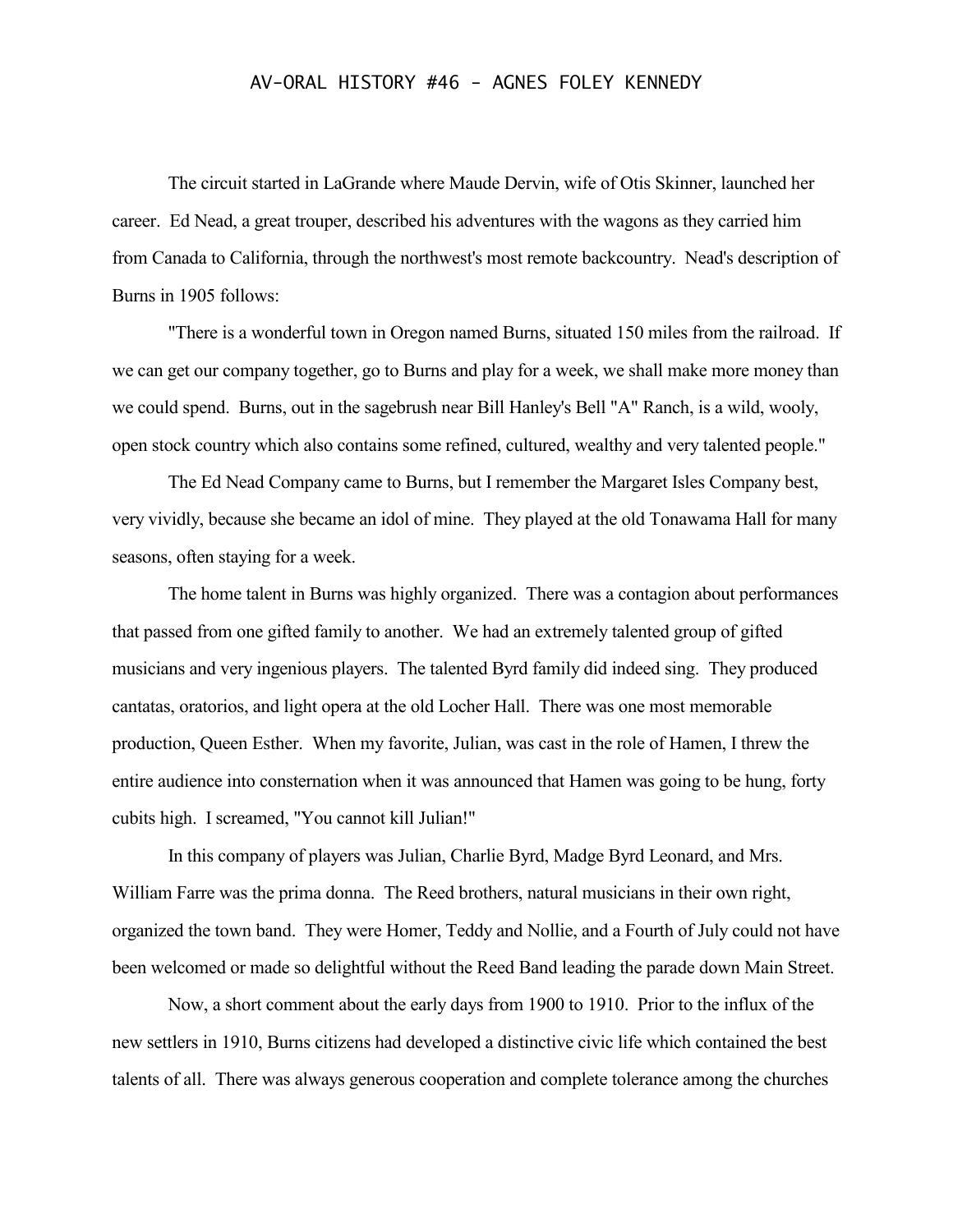and the schools. It was considered the highest mark of esteem to be named as a member of a school board.

Two women's clubs played a special role in supporting the educational efforts and forming a lively life for socializing and for improving sub-cultural life of this small frontier community. The Ladies Library Club was founded and organized in 1903 by twelve ladies, all of whom had brought with them in their personal possessions, a very fine library. My mother, Mary Ellen Foley was the first president. Their purpose was to motivate the interest in a Burns public library. At first the ladies maintained a subscription library at 50 cents a year. You could borrow any book in the collection. The membership was finally raised to one dollar a year. Many money-raising benefits were given annually. A Tag Day became one of their most productive benefits.

At last, they were ready. In June 1923, Mary Ellen Foley was asked to appear before the city council to request a franchise for a public library. An ordinance was passed, and we were in business.

The Mother's Club was formed in 1907. The first goal being to raise funds essentially for the children's section of the library. My mother, Mary Ellen Foley, was again elected the first president. To this day the Mother's Club considers its first interest: The welfare of the young people of this community. The members provide several college scholarships to students throughout the country.

So, when the influx of homesteaders arrived in 1910, they found many people here of similar interests and great talents who were gifted and welcomed them. They were immediately put to work according to their own talents.

In 1910 the great influx of new settlers came, due to the opening of the Homestead Act. Mary Dodge was one of these settlers. She was a bride from Boston. Her husband was the chief engineer for a reclamation project led by Charles B. McConnell of New York City, an attorney, who had pioneered and prospected in Alaska in his youthful days. The project had as its goal, to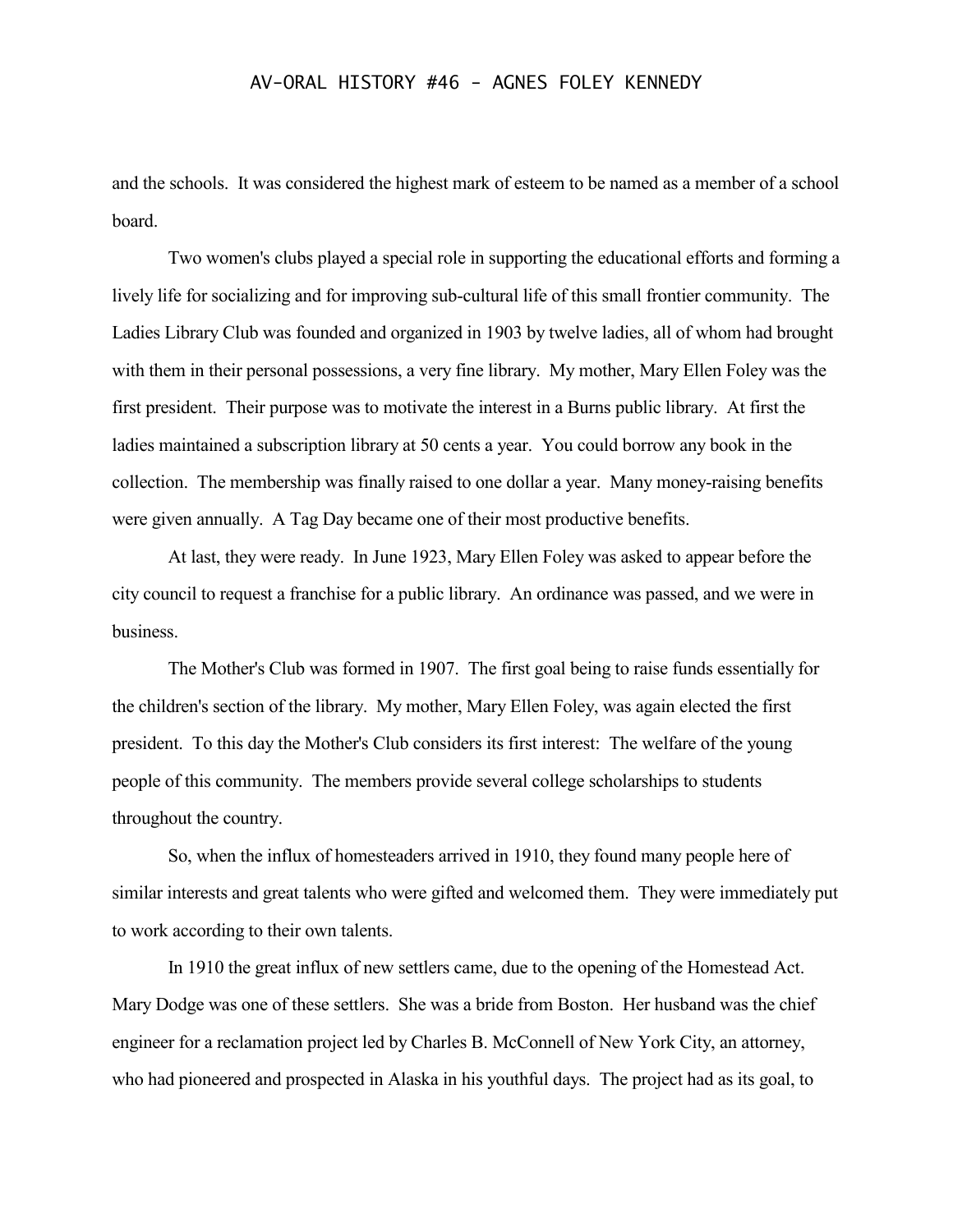make the desert "bloom". The glamour and color of the life of the far west, and the heavy air of independence far outweighed the limitations and sacrifices, which gradually bore in upon the homesteaders. Mrs. Dodge was eager to learn to ride horseback, and I have an amusing picture of her in so-called western attire, attempting to grapple with a lariat. Also, the preparation and work on the Beulah Dam site began very promptly, and she was always off and away to accompany her husband to see the progress of what came to be known as the Glory Hole.

But I must now regress. My parents met Mr. and Mrs. Dodge at a dinner party given by the McConnell's to introduce their company to a number of well-known citizens of Burns. That evening my father, who had always had a passion for good music, learned that Mary Dodge was a violinist, a graduate of the Boston College, and had coached with one of the well-known teachers of the times at the New England Conservatory of Music. So immediately he attempted to persuade her to take me as a violin pupil. She, however, was not prepared to even consider teaching that first year. She was a bride. And before the year was out the Dodge's were happy to welcome a son, Glen.

However, my father again pursued the subject with her. He and my mother called on her in what they called the Boston Tents. The company was housed in these tents at the foot of the hill where Copeland's Lumber Yard now stands. Finally, she decided to take me. In order to keep her interest, my father quietly spread the word of my progress to family friends. Violet Harkey ... who now lives in Portland, was a schoolmate of mine from first grade through first year of high school, had tried to reconstruct a special walk that J. C. Foley must have taken down main street to recruit Mary Dodge's first class. He remarked it was to keep her interest.

First, he stopped at Ben Brown's general store. It was a dry goods store selling everything that the pioneer might need, which came in on freight wagons twice a year. So, Milton, the second son was signed up. Next, he met Mr. Harkey. Mr. Harkey's home was not far from the Boston Tents, and the family had heard the daily sound of the violin with a beautiful tone. Violet was very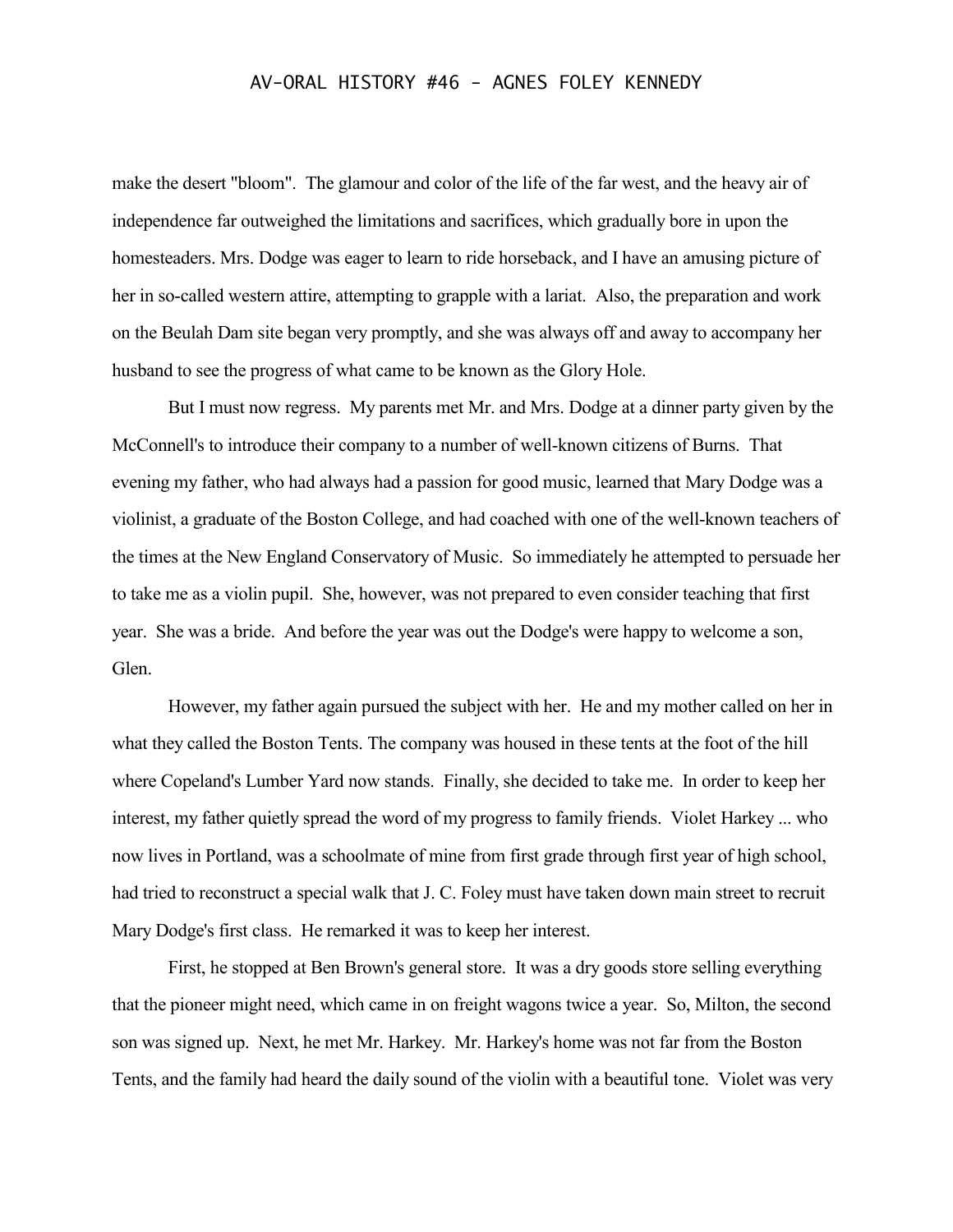intrigued and so she became the third pupil. Mr. Foley then went up the hill and called at the Clevenger Furniture Store. Gary was very interested, about the same age as Violet and myself. He seemed a likely candidate, so became the fourth pupil. Then he went to the court-house on business, had a brief talk with Sheriff Richardson and his daughter, Viola, who was somewhat older than the other children, became Mary Dodge's prize pupil. What instrument should she most appropriately study? Why, a viola. A viola for Viola. She became very proficient, and was the only viola we boasted throughout the tour of the orchestra.

After identifying these first five pupils, Violet Harkey and I stopped counting for the roster grew very rapidly and by 1912 we were ready for our premier concert in Tonawama Hall.

Now I must tell you about a very remarkable man who came into Harney County seeking the free land through the Homestead Act. There were several others of his strife, but he was surely an out-standing man. His name was Signor Merrigiolli from the land of Italy. He had played in a New York Philharmonic Orchestra for three years. He was a professional musician, a graduate conductor, bandmaster, and flutist, and had played in the Milan Symphony, and in the orchestra at the Lascala Opera.

Mrs. Dodge immediately recognized his abilities and they became warm colleagues. Together they developed the first Sage-brush Orchestra. Mrs. Dodge taking care of the teaching duties, for she never considered herself a conductor. Signor Merrigiolli became our conductor. Our opening number in September of 1910 was the Intermezzo from Cavalleria Rusticana by Rossini, which Signor Merrigiolli had transcribed in simplified form for these children.

I recall being most proud of my brother Charlie's coronet solo, a brief passage in the Intermezzo. He was the solo brass player among the young pupils. His teacher was a Franciscan Friar, Father Roman. My father presented him with a beautiful Kahn instrument, which was considered the finest brass instrument of its day.

The woodwinds were played by mature musicians because there were no teachers of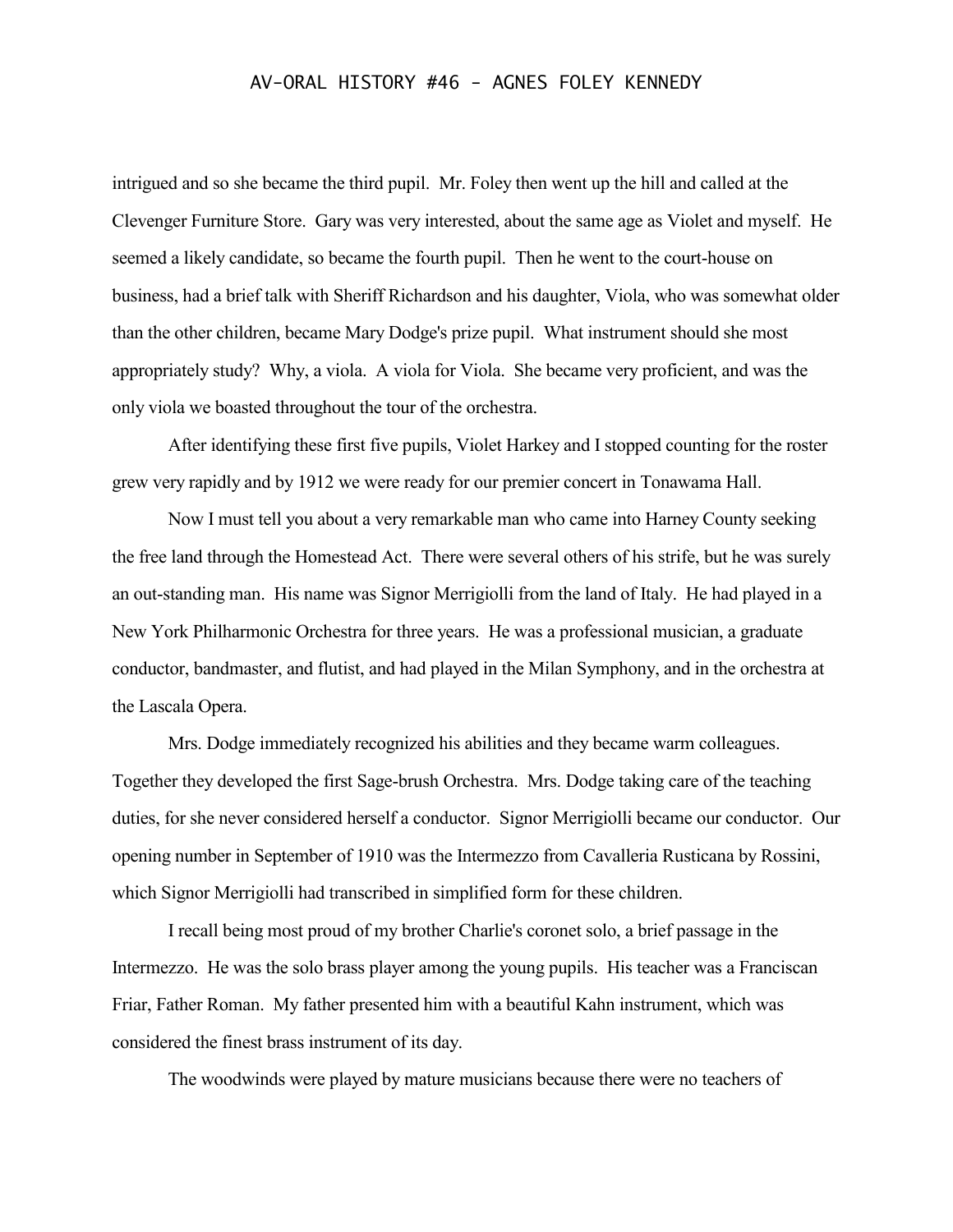woodwinds in Burns. Teddy Reed played clarinet, Johnny Caldwell was on saxophone, and Mrs. Dodge's husband, Mott, played the big base violin. Dewey Robinson was recruited on the drums, but he was never a member of the Sagebrush Orchestra.

Dewey had a natural talent for dance music and had his own dance band which provided lively melodies for many of our dances and balls. The Sagebrush Orchestra grew, changed in personnel from year to year. When I was sent to convent school in Seattle, Kathleen Jordan was promoted to first chair violin, and principal soloist. It was the year the orchestra made its historic tour to Portland, playing five concerts in two days upstate there, and three concerts in Portland.

May I regress for a moment to give a little aura of the particular atmosphere in that time in the old homes on the hill? The wives of the pioneers had brought their most precious possessions from the east or elsewhere. Almost all of us owned fine pianos, and so when Mrs. Dodge accepted my father's invitation to take me as a student, he felt that the walk up the hill to the old Foley house was much too long and tedious, so he would always call for her in our first car, a large Studebaker touring car. As he always said, all our wagons and buggies had been made by Studebaker, why couldn't they make the best car in the country. I suggest we create a lesson in the old Foley home. It's a pleasure to think about those days, and it comes back to me very vividly. It was a brilliant sunny day in the high country. The clear desert air registered many familiar sounds. A wedge of Canadian geese flew over, for it was the fall migratory season. Dr. Hibbard's retrievers were barking with the prospect of a chase along the Foley Slough. There was a backfire from Dr. Geary's new miraculous Ford which was making a triumphant run down Main Street, terrifying the saddle horses tied to the hitching posts. The unsteady treble tone of a violin came from one of the pioneer homes on the hill in Burns. The calm ... counted to an insistent beat: one, two, three, four; one, two, three, four; with the Boston Broad A which Mrs. Dodge never lost. Agnes Foley was receiving a music lesson.

Hilmar Grondahl, senior music editor and critic of the Oregonian staff did me a very great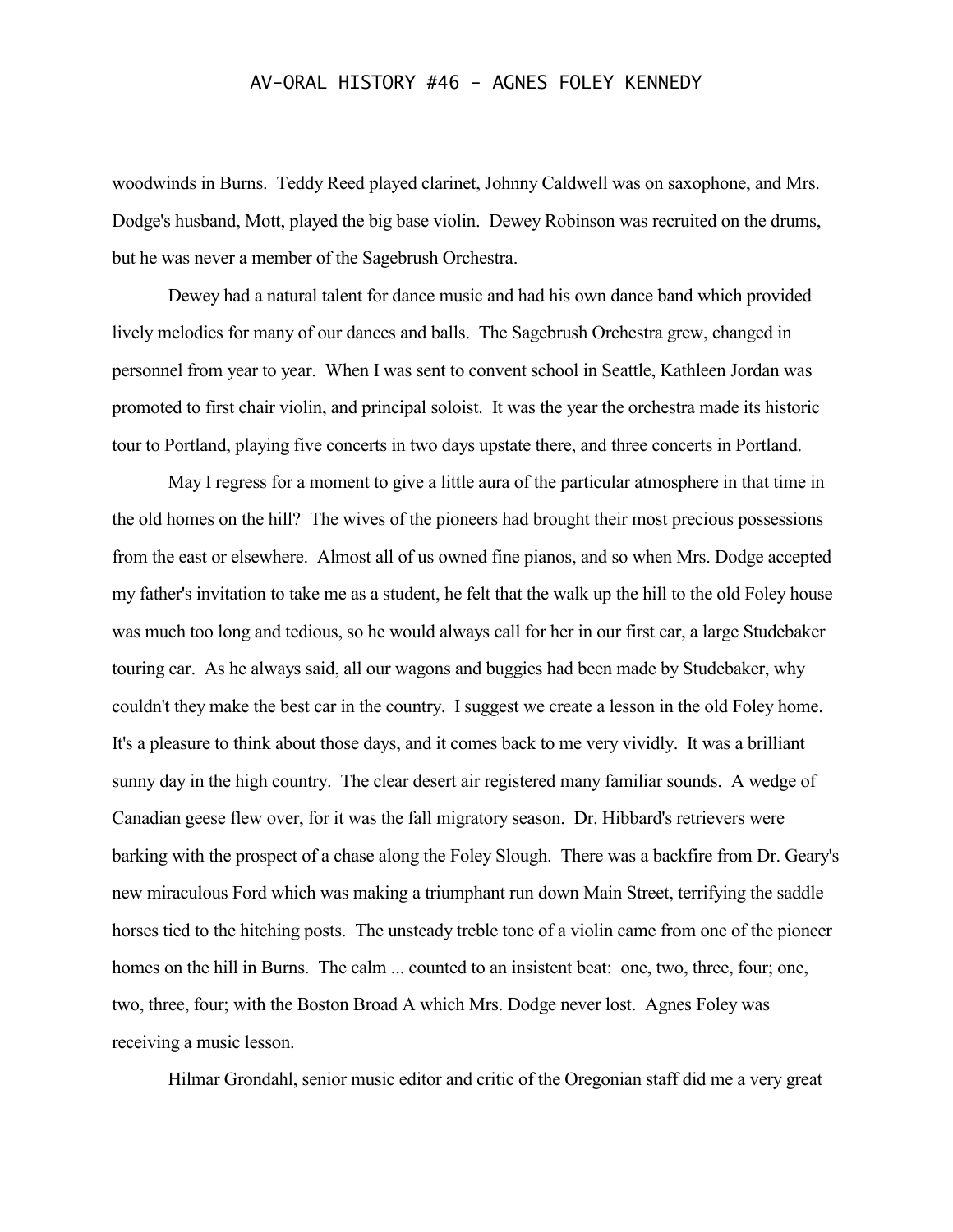service. He heard me give my preliminary report on the Mary Dodge history and her contribution to children's music in Oregon before the performing arts committee of the Oregon Historical Society. Within the next week he telephoned me and asked for an interview. I was very happy to meet him as a person because I had greatly admired his reviews of the symphony concerts and the opera productions. He said he had never known some of the facts that I had given at that particular meeting, concerning the beginning of the Harney County Children's Orchestra. Would I kindly give him a series of interviews, and who else could he see who might give him the history of the two succeeding orchestras, which she founded in Portland.

So I gladly gave Mr. Grondahl five hours of interviews. Two articles resulted from those interviews, which were published in the Oregonian in November of 1973. Mrs. Dodge's son Glen was contacted and he, together with Ruth Saunders Leupold, knew the entire history of the Irvington School Orchestra, the Journal Juniors as they were called, and the Portland Junior Symphony. So together with their assistance, and the special information, which I received from Gwendolyn Lampshire Hayden, four fine articles resulted. They are to be found in the Oregonian of November 1973. The first two described Harney County, the atmosphere in which the symphony grew, and the third and fourth were devoted to the Irvington Orchestra and the present Portland Junior Symphony.

I shall now read excerpts from a number of Mr. Grondahl's stories. "The season ahead is the orchestra's 50th anniversary and plans for its celebration are extensive, involving the entire Portland community in a substantial way. To have reached its present eminence, and to have affected so many young lives in the process, is a greatly satisfying achievement. The genesis of the orchestra we know as the Portland Junior Symphony was from humble sources from among the rolling sagebrush hills of Harney County. The catalyst was the wife of a civil engineer at Burns, Mary V. Dodge, a trained musician from Boston, who developed the Sagebrush Orchestra when her husband was in Harney County as chief engineer on a reclamation project."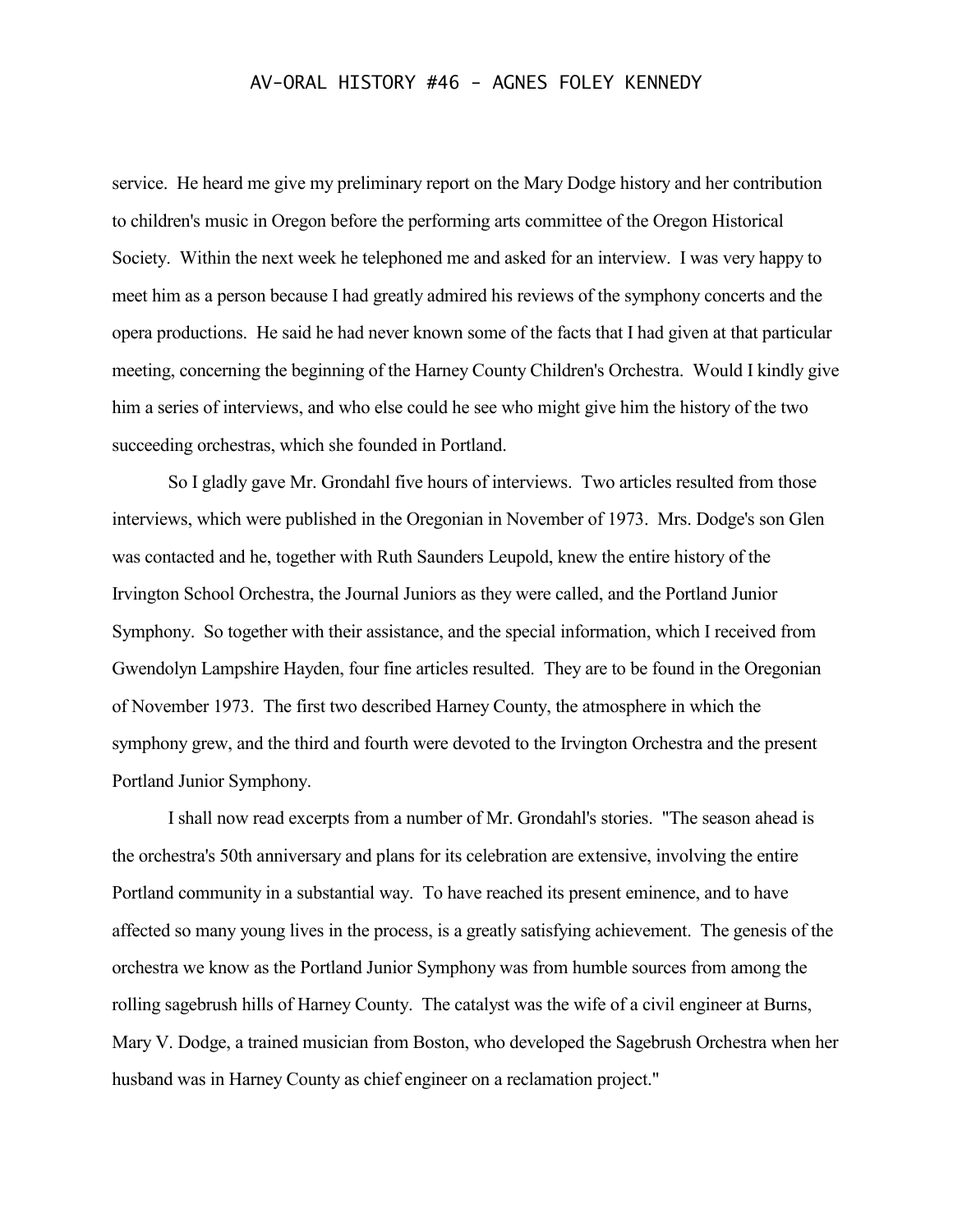I remember Mary Dodge in the '20's, '30's, and '40's as a very vital person. Short, sandyhaired, energetic in both mind and body. Her speech with a clipped Boston accent, and very firm impressions about all ideas in the musical firmament in which she lived and had her being. She was born Mary Thompson. Her grandfather was Dr. ... LeProhon, physician and French counsel general at Boston. Her father, a law graduate from old Gordon College, one of the Ivy League Colleges of New England, served as captain of light artillery during Civil War.

Her early education was at a convent school in Manchester, New Hampshire where she specialized in music, studying violin, piano, and cello, as well as public speaking. Later, in Boston, where she graduated from the Boston College, she coached with a famous violin coach at the New England Conservatory of Music. For several years she taught in the public schools of Boston and New York.

A fellow teacher who had moved to Oregon wrote her about the fascination of the area and urged her to come west. She took a train to Los Angeles to visit another former classmate, then on to Portland where she was hired to teach at Shattock School in Portland. There she stayed at a wellknown boarding house called, very elegantly, The Mansion. Many young professionals lived at this boarding house, and it was there that she met M. V. Dodge, a recent graduate of the University of Iowa. They were married and went to Southeastern Oregon together where he was chief engineer in Harney County for an irrigation project, the year was 1910.

I have already had the good fortune to describe how Mary Dodge became my first teacher. The result of those lessons were a life-long interest in chamber music. And wherever I lived I organized a string quartet. There was always a group waiting for a first chair or second chair violinist to round out their group. My happiest group was the last year I spent in college at my mother's alma mater. There I had a group of three string players. The young man who played the cello later became one of Larado Taft's most famous sculptures and artists.

So in those early years Mrs. Dodge set up a studio on the banks of the Silvies River. On the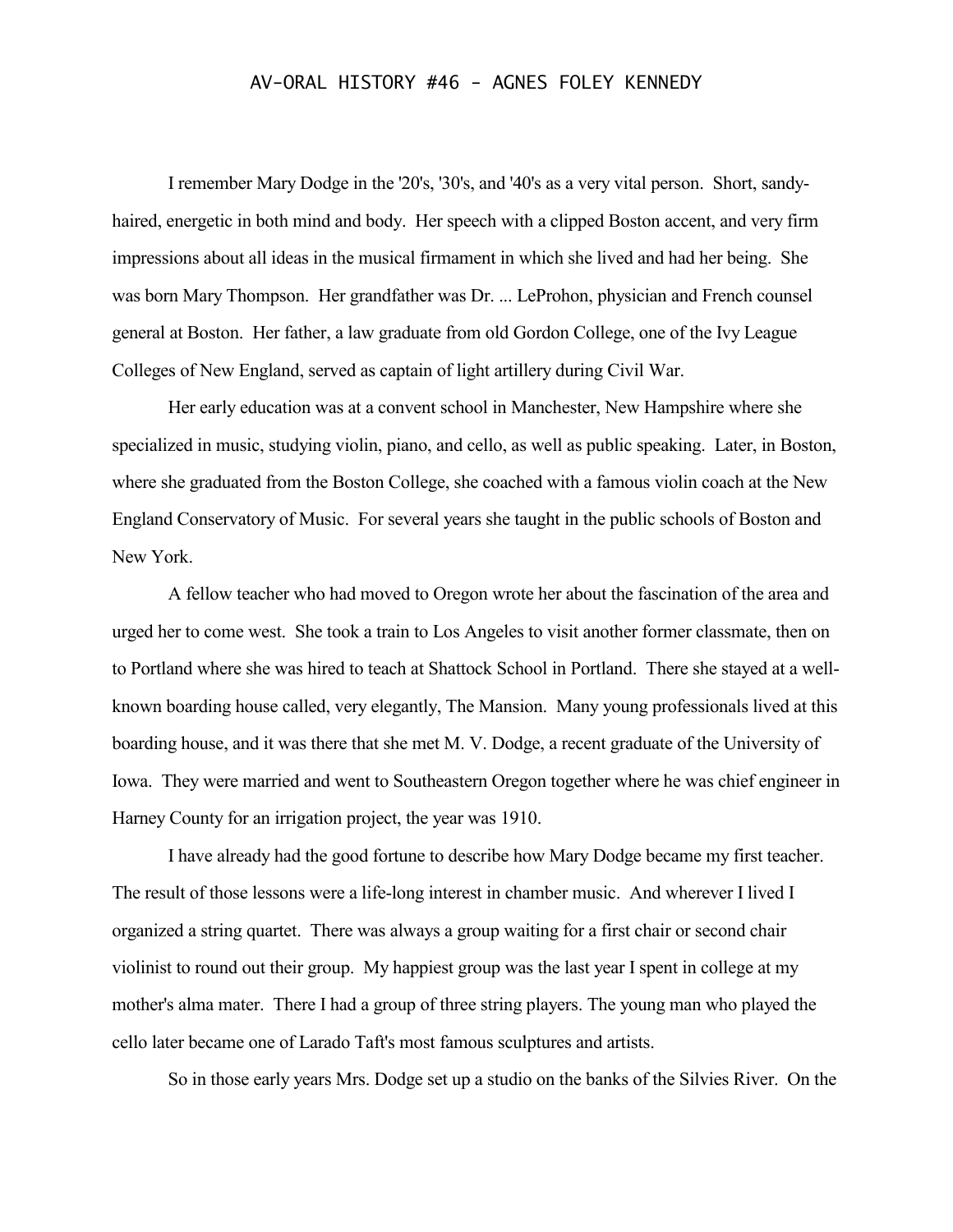wall she tacked a chart of the Boston Symphony from which her pupils learned the organization of an orchestra, and the seating arrangements of the various sections. She subscribed to two national magazines, "Etude" and "The Musician", so as to keep her charges informed through articles about music and what was happening in the world at large, especially in Eastern cities.

She also had a Victoria, as our family did, and a number of other families had early Victrolas; a large collection of records which included many by violinist Mischa Elman that turned out to be a preparation for the concert by that artist which the Sagebrush Orchestra members heard at the Hilig theater during their visit to the Willamette Valley in 1908 and 1916. They had been acquainted with much of his repertoire in advance.

The problems of generating an orchestra from among the children in isolated town of 1500 were many and awesome. To stimulate the individuals wish to play, to induce the parent to provide an instrument, to teach each pupil the basics as to how to hold the instrument, how to apply the bow, how to tune, and finally how to play in a melodious manner with excellent intonation. And from there to organize the young players under orchestral discipline; because this was Mary Dodge's vision, and it grew as the Sagebrush Orchestra grew. That this was the meaning in life; she was to form a symphony orchestra for children. And her great desire and ambition was finally gratified when she became the founding teacher of the Portland Junior Symphony, which had 90 members and full instrumentation.

As she had always declared that she did not consider herself a conductor, she then had to search for a proper conductor. It was of course Mary Dodge's indomitable enthusiasm and dedicated fervor that made it possible for this idea to develop at an astonishing speed in Harney County. As early as September 1912 the Sagebrush Symphony was giving its first concert in Tonawama Hall.

Certainly, there also had to be a stroke or two of luck, in this generation of musical interest in Harney County. For one thing there was Signor Merrigiolli. I believe I have mentioned him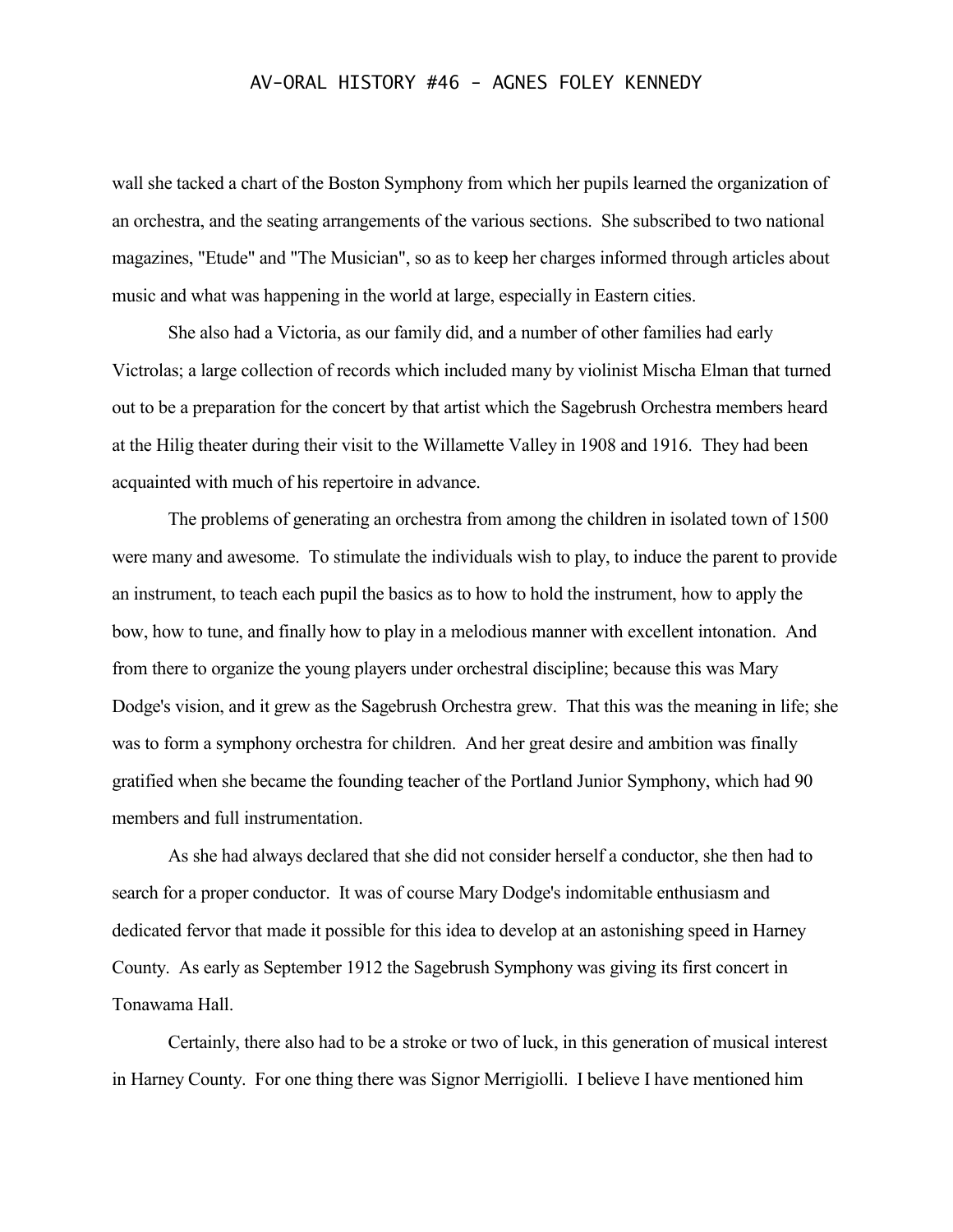earlier. A graduate of the Milan Conservatory of Music in Italy, he had come to Burns to homestead a piece of land. Here is Mrs. Dodge, and children of the area needing someone who could teach the woodwinds and conduct. Mary Dodge had no pretensions, and welcomed him to the podium and presented him with a baton.

On the following Fourth of July there was a parade in Burns and the members of the Sagebrush Orchestra were one of the features of that event. Riding through town seated on a huge violin that had been fashioned for the occasion by Daniel Jordan, a master craftsman, and carpenter. He had made the violin to the most minute scale. This photograph became famous nationally because it was used in an article by "Etude" magazine, which went into almost all music lovers' homes during the 1900 to 1920 period.

In 1915 the orchestra toured Eastern Oregon through most of the small towns and even larger cities. In LaGrande and Pendleton they appeared on the Chautauqua circuit, an arrangement made by Judge G. T. Cochran of LaGrande who had heard them in concert in Burns and said, "These children must find a wider audience. I think they are simply wonderful." The following September 1916, the 35 members of the Sagebrush Symphony played seven concerts in Salem in two days, and three concerts at the Eleventh Street Theater in Portland.

Mary Dodge and the principal piano teacher, Eugenie Racine Rembold of Burns often played joint recitals. Mrs. Dodge at once found a colleague in Mrs. Rembold and also what you might call a sorority member because they had both studied at the New England Conservatory of Music. Mrs. Rembold's mother, who ran the French Hotel, had sent her daughter; at great sacrifice I am sure, to the New England Conservatory in Boston for three years of training. Mrs. Dodge's most gifted pupil was Agnes Foley. Other pupils who were very talented were Gwendolyn Lampshire Hayden, Violet Harkey ... and later Gladys Byrd, and Viola Richardson.

Among Mrs. Rembold's pupils the senior was Roberta Hibbard. Evelyn Byrd appeared in every annual concert as a very progressive piano student. Raymond Voegtly had a special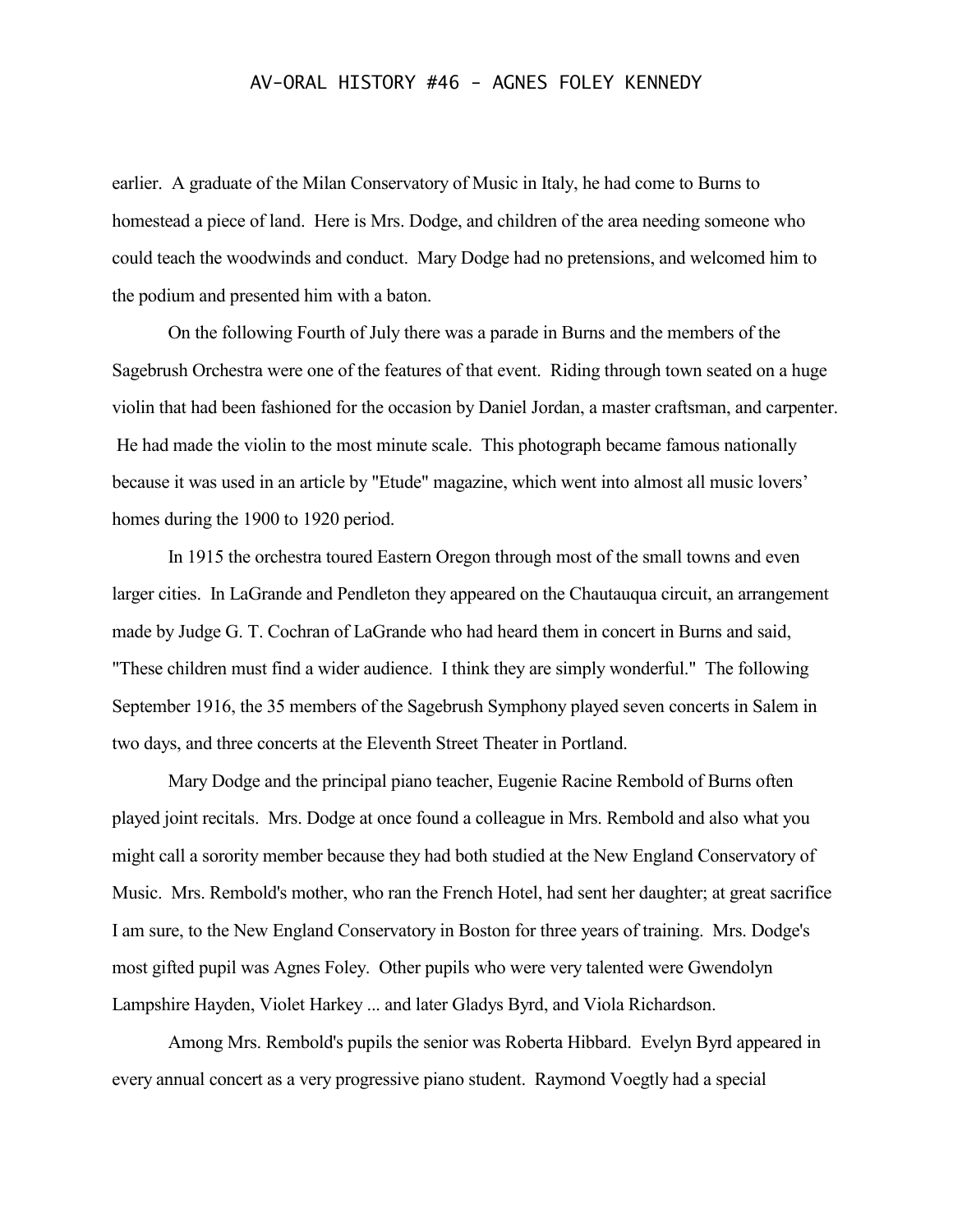proficiency on piano, so his teacher requested his parents to send him to Peabody Conservatory in Baltimore for special studies. His father, a pioneer hardware merchant, brought the first Steinway grand to Burns. Then, as well, Burns boasted a fine vocal teacher. She had a distinctive voice herself, a high lyric soprano, and had coached in Portland with some of the famous coaches of the time, especially with a New York coach who came out every year, for several years. Her name was Mrs. Gault. Her husband was director of the local bank. Her annual recitals were listed as occasions. With her New York accompanist James Fellows, attired in white tie and tails, and Mrs. Gault always in a magnificent gown. We so enjoyed the stage scene at her glamorous recitals.

James Fellows later became a piano salesman for Sherman Clay and eventually set up his own company. He often told me a little anecdote about my mother who was very interested in his great talent. He added a measure of gentlemanliness as well as musicality to our little community, a man of great personal charm. He said my mother actually sold more pianos than he did, because she would call her friends at random and say, "You know your children should really have a piano."

Years later James Fellows profited substantially from investments in Arizona lands, and five years ago a handsome new library was built in Burns with money he willed to the community for that purpose.

Another famous homesteader who remained in the community for the rest of his life was a counter tenor you could hear at the Catholic Church in those days. His name was William Carroll. He had come from New York to homestead in the Catlow Valley. While digging a well, he fell into the excavation breaking both legs. His whereabouts was not discovered for four days, and by that time amputation was necessary. Mrs. Dodge, always compassionate, took her first violin pupil, Agnes Foley, Mrs. Donald Dwight Kennedy of Portland, to the nursing home to play for Billy. Billy married Leila Egli, the daughter of Wagontire pioneers, and he became the perennial county clerk of Harney County.

Gwendolyn Lampshire Hayden, who died last year in Eugene, was one of the original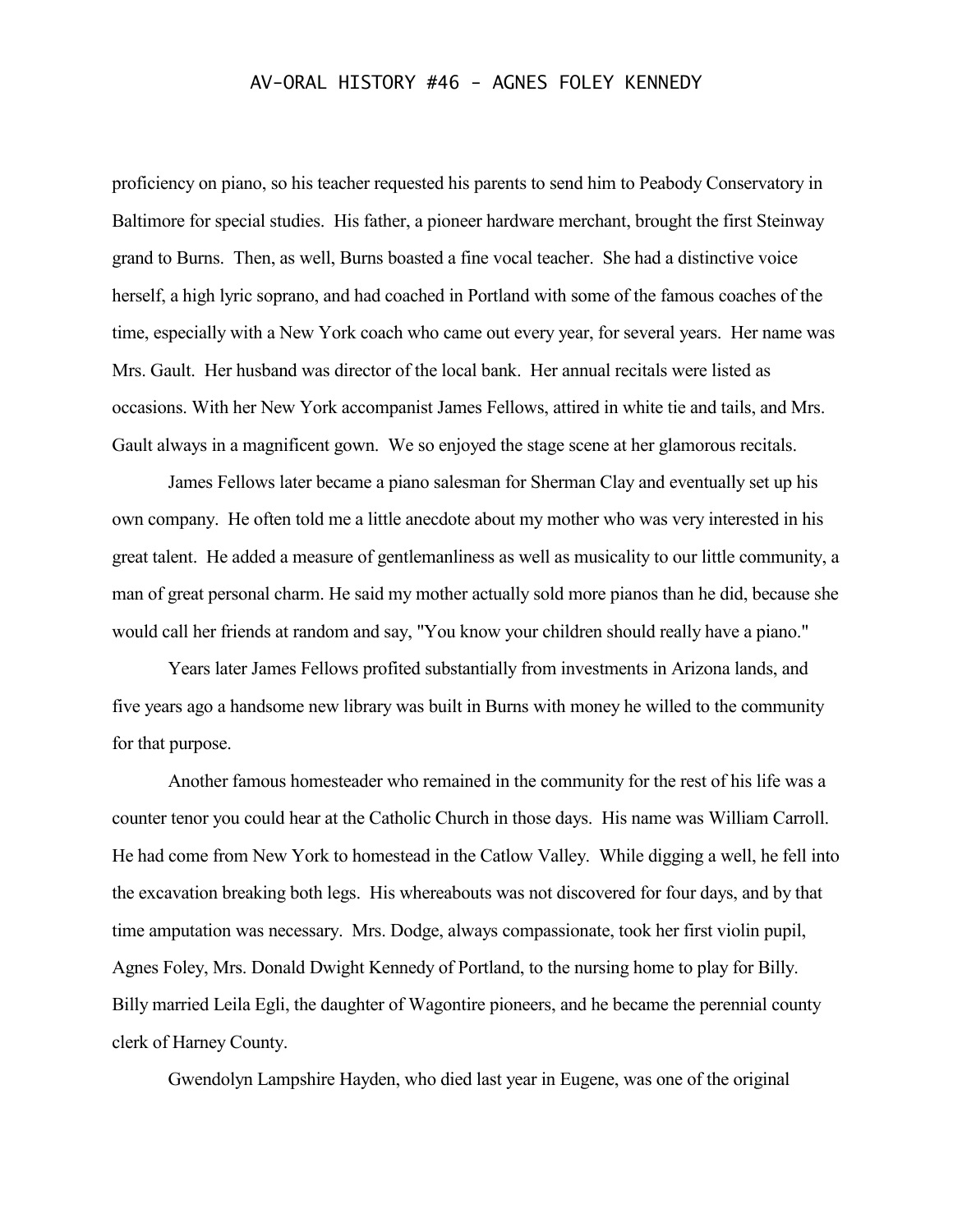violinists in the Sagebrush Orchestra. She was Mrs. Dodge's lifelong friend and coached with her every year into the late 1940's. Gwendolyn's mother, Mrs. Grace Lampshire, was the first woman mayor in America. Was that the beginning of women's lib in Harney County?

There was something about the country that appealed to artists and musicians alike. The celebrated painter Childe Hassam was in Harney Valley several times from 1908 to 1912, visiting the ranch of William Hanley who had one of the most expansive spreads in the state.

## SIDE B

Two Hassam landscapes painted from the Double O Ranch are in the Portland Art Museum collection. Colonel C. E. S. Wood was a frequent visitor to the area, researching Indian lore and legends. His book of Indian tales is now a collector's item. He later published, "The Poet in the Desert" and "Heavenly Discourse".

Anne Shannon Monroe, a writer in Portland, often visited Catlow Valley searching for material for her essays. She refers to this ranch country in her books, "Happy Valley" which was the story of the homesteading days. And she did the authentic anecdote about Billy Carroll's unfortunate accident. Also, her book, "Singing in the Rain" is probably her best publication and was written at the McDowell Colony in New Hampshire.

When President Theodore Roosevelt suggested in 1908 that Malheur and Harney Lakes be set-aside as a wild refuge for waterfowl and wildlife, it was Dr. William Finley, naturalist and state biologist, who made many research tours of the Harney Basin. His local colleague was Dr. L. E. Hibbard, pioneer dentist and amateur ornithologist.

The Hibbard family came to Oregon in 1847 and were granted donation land claim No. 1 in the Willamette Valley.

Through it all, Mary Dodge's Sagebrush Orchestra grew, providing instruction and pleasure. I have referred to the tour of Eastern Oregon in 1915. Later in that year Rex Lampman, a reporter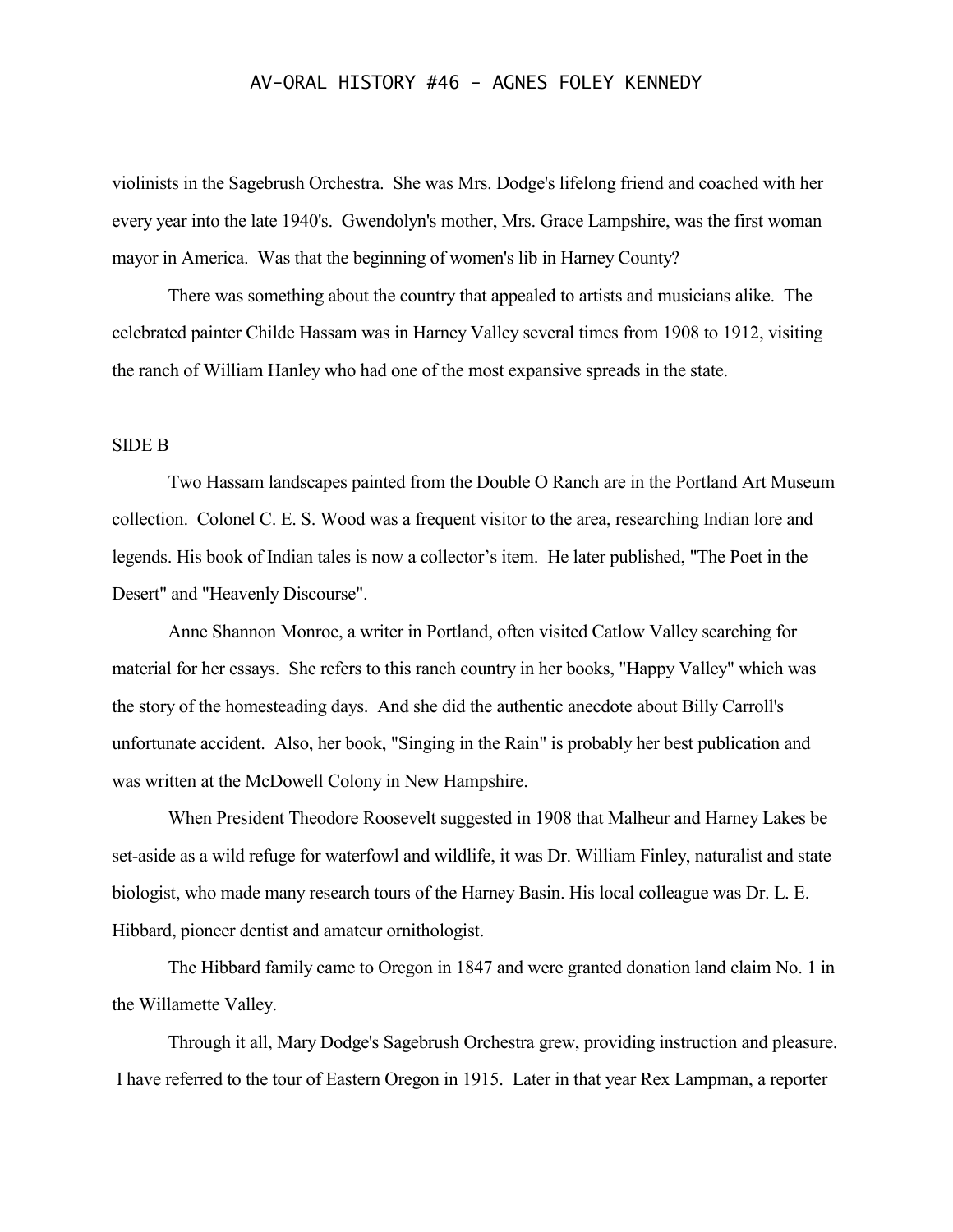for the Oregon Journal, was visiting Bill Hanley with C. E. S. Wood, and he heard the Sagebrush Orchestra perform. He immediately started insisting that this little orchestra shouldn't hide its light under a bushel of sagebrush. Charles B. McConnell, the Burns attorney who had come from New York, via Alaska, became the impresario for the trip to Portland and Salem. Bill Hanley and C. E. S. Wood were also sponsors. The businessmen of Burns pooled \$2000 in volunteer funds towards the expenses of the trip. Phil Metschan, who ran the Imperial Hotel, the Cattleman's Headquarters in Portland, offered his hostelry gratis to the young musicians and their escorts.

Sponsoring groups in Portland included the Monday Musical Club, the McDowell Club, the Junior Chamber of Commerce, and the Music Departments at Washington and Lincoln High Schools. Of course this venture into the Willamette Valley was the event of the young lives of the 35 child musicians. For most, it was their first trip in a Pullman car, their first ride in an elevator, their first view of a city. They were featured at the State Fair, and came off with a prize of \$100. Their three concerts in Eleventh Street Theater in Portland were triumphs of sentiment and musical aspiration. Pathe News filmed them in action on the roof of the Northwest Bank building.

But the most unforgettable event was playing in their khaki uniforms and bright red scarves for Madame Schumann-Heink, world-renowned contralto, who happened to be concertizing in Portland at the time. She invited Mrs. Dodge and her group to her suite in the old Portland Hotel where they played an entire program for her. At the conclusion of the performance she said to Mrs. Dodge, "It is perfectly wonderful for these children to play this way. I want to do my share to encourage them. Just now I can do nothing as all funds from my concerts are going to the war cause. But next July I shall be in Portland, and if I am still alive I shall sing a special concert for the Sagebrush Orchestra of Harney County, and hopefully I shall give an annual benefit for them, that this great work can continue."

Unhappily the event never took place, but the thrill of the experience remained with the players. World War I was on the horizon, and in 1917 besides her pupils and the orchestra, Mary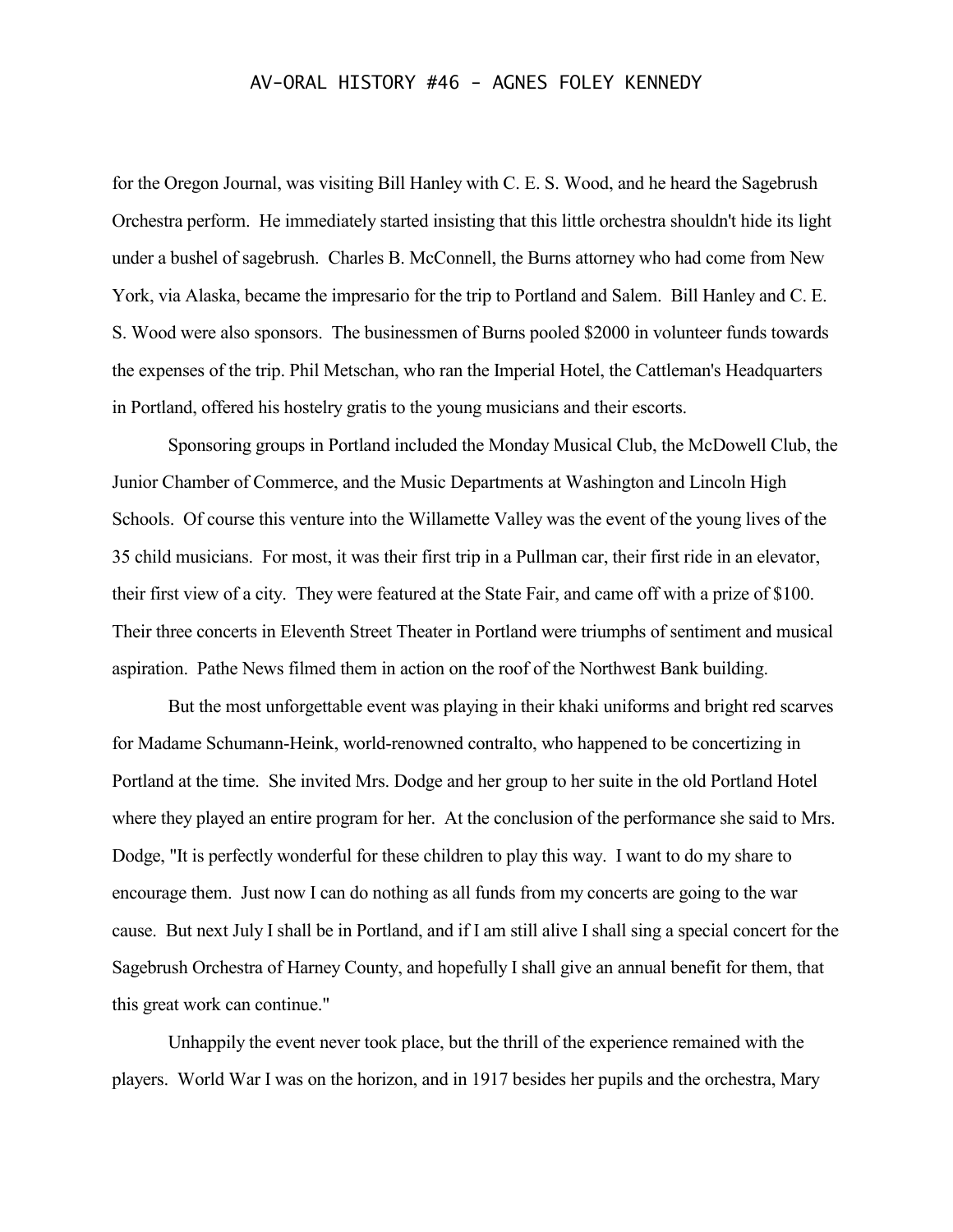V. Dodge was Harney County Food Administrator. As vigorously as she worked for her orchestra, she took up the cudgel in behalf of the reclamation of irrigable lands as a means of increasing the food supply.

... Lampman has a most ingratiating comment and description of Mary V. Dodge, much as her early students remember her. May I read from ... Lampman's column of September 23, 1916, which is entitled, "Young Musicians Make Wonder Trip".

"Thirty-five Harney children arrived in the city, Sagebrush Juveniles amazed. Symphony orchestra has arrived from the State Fair at Salem. Their return is celebrated." Continuing the comment from Mr. Lampman, "The predator of the Sagebrush Orchestra was made possible through the liberality of the businessmen of Burns, who subscribed \$2000 overnight that the pride of Harney County might wander forth to see the wide world as far as Salem and conclusively prove to scoffers that Eastern Oregon has not neglected its art and its culture."

His description of Mrs. Dodge is most sympathetic and touching. No mention of the orchestra is complete without mention of its founding teacher who organized, then inspired it with the dynamic force of her enthusiasm. Picture a little woman, frail of physique whose countenance and action are alike animated with purpose and decisive rapidity of thought, and gestures that dart hither and thither in direction of her forces, and you still have a very inadequate conception of the personality that is behind this orchestra. "We are just a crowd of homesteaders and the luxury of this big hotel simply dazes us," said Mrs. Dodge, "and I cannot imagine a finer reception than has been given us in Portland." Now, for instance, and with a quick reversal, the listener sped after the nimbler wit as it raced on among the incidents of those glorious days when the orchestra was but a dream in farming.

... Lampman mentions of ... hospitality at the Imperial Hotel, recalled to me the greatest adventure I probably have ever enjoyed in Harney County. I was too young to remember the first trip, but we made a second and I recall the trip from Burns to Baker when my mother was taking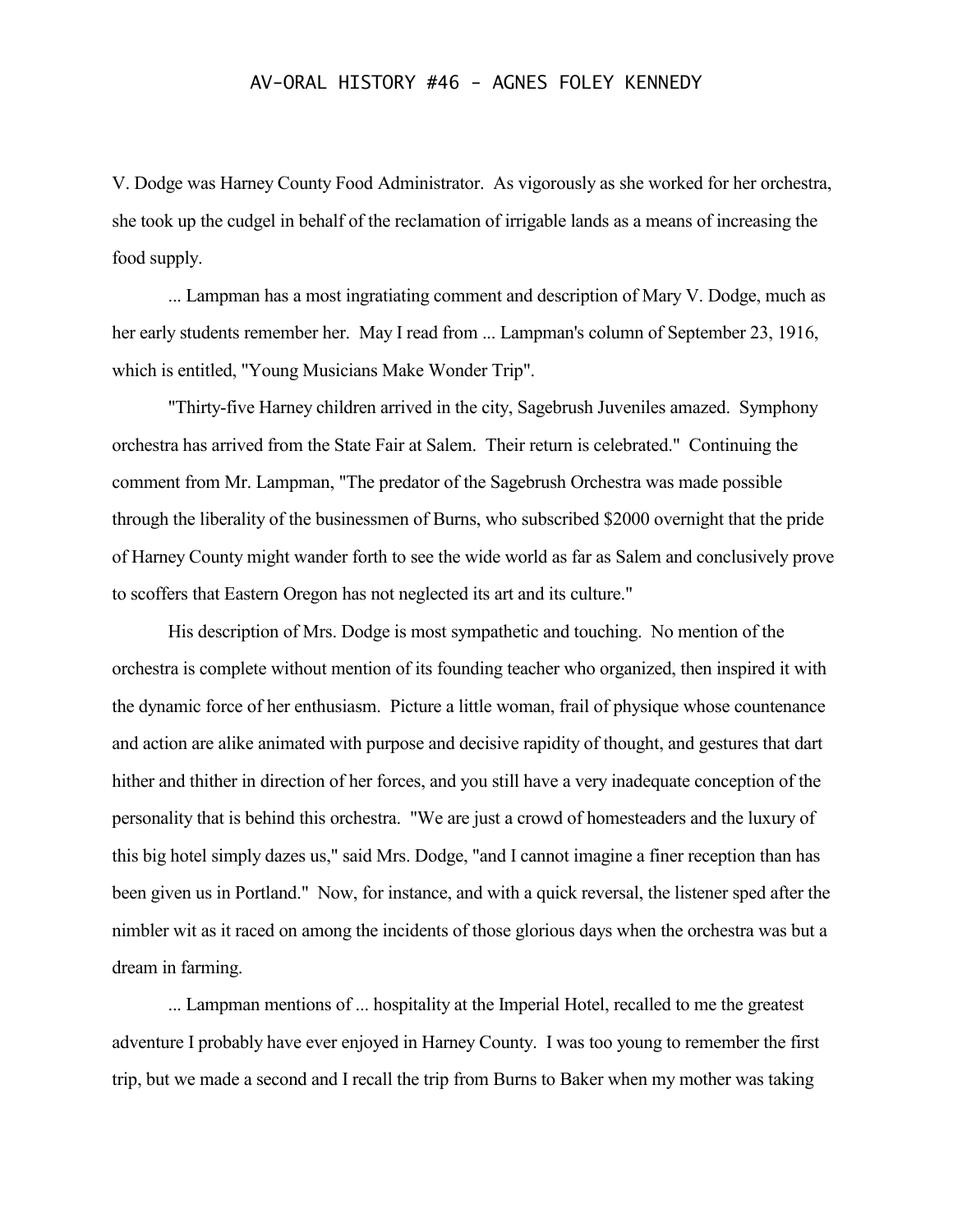my brother and me with great pride to display her family of children to the Foley and the McCauffey families in Wisconsin. Phil Metschan was a Canyon City pioneer in 1863 during the gold rush, and left Eastern Oregon in 1890 to establish the unique and handsome hotel in Portland which still continues to entertain the cowmen and Eastern Oregonian ranchers.

On the old coach route, stagecoach route, from Burns to Baker through Canyon City, one of the rest stops was Mitchum Station. I was a two-year-old child on the first trip. My brother Charlie was four years old, and my mother must have had great adaptability since both of us were very lively youngsters.

Many people on the train strove to assist her when she went to the dining car to keep the two lively babies amused, and preserve their decorum and also their present ability when she arrived at the old home in the east. As she left the train at Chicago, an elderly gentleman who had been very attentive to us said to her as he tipped his hat, "Madam, you are a veritable Joan of Arc".

In this column, which ... Lampman wrote in tribute to Mary V. Dodge and the Sagebrush Orchestra, he enumerates the instrumentation of the orchestra. It consisted of 24 violins, one viola, one bass viola played by Mott Dodge, an adult, one trombone, played by an adult, one clarinet played by an adult, Johnny Caldwell, drums played by an adult, one coronet, a child member of the orchestra, and two flutes, children who had been tutored by Signor Merrigiolli, a master flutist. Mrs. Dodge was at the piano. The pupils were five to fifteen years of age.

My favorite review of the many from the Portland papers of those three concerts I should be pleased to read for you now. I spent two years in the microfilm at the Multnomah Library sieving out the material, and I received the most friendly and generous assistance from all librarians present. They became very involved in my project, because none of them had heard of the Sagebrush Orchestra. This is the review.

By ... reporter and editor of music for the Oregonian. It is dated September 28, 1916. The headline: "Child Musicians Win." Hundreds are turned away because of crowded theater.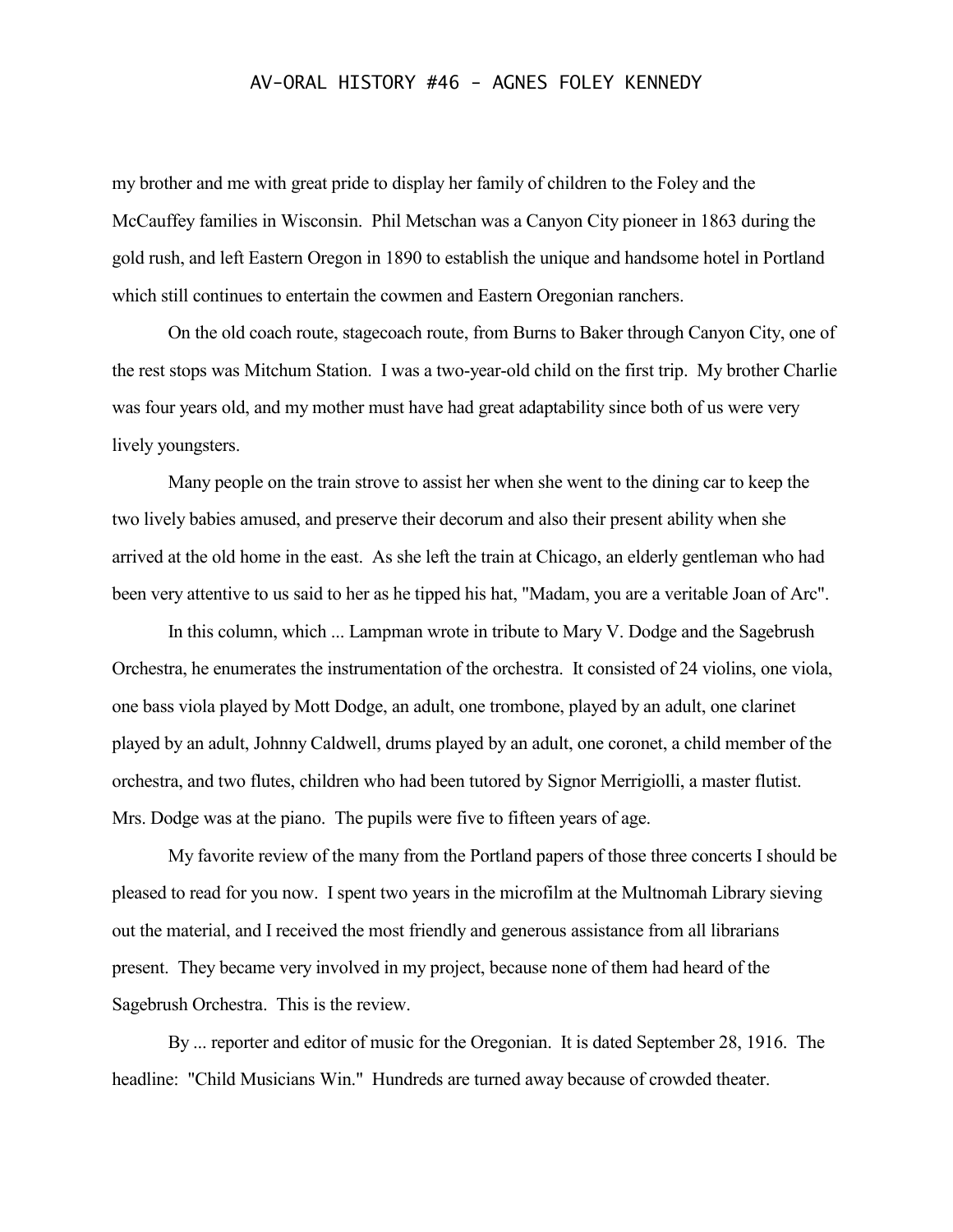Technique of Sagebrush Orchestra surprises artists of the city and every number is encored.

The review: From the standpoint of pure music, the concert last night at the Eleventh Street Theater of the children's Sage-brush Orchestra from Harney County was a memorable one of much value and interest. Every available seat was occupied, with hundreds of would-be auditors turned away with lack of room. This concert was quite successful from the directions of entertainment and education. So enthusiastic was the audience that every number was encored. The cruel spectator who could view unmoved the appearance of the tots from Oregon's sagebrush as they played on the theater stage is past redemption. It was a sight and occasion sufficient to stir the hearts of all who love little children and music. The best talent of the Harney County visitor's lies chiefly in the violin section of the orchestra. Here the violin tone is easy, colorful, and excitedly agreeable to listen to. They play with perfect intonation. The young musicians played the entire program from memory, no manuscripts were used. Their bowing and general violin technique was excellent. They played also with absence from stage fright, perfect poise and demeanor, and the childish enthusiasm reached out to every member of that audience, I am sure. In the rendition of Strong's Happy Memories, Fife's: A Song of Greeting, Schubert's March Militare, The Scotch Fantasia, Leider's Prince of ... and other selections, the children won out. Several of children are conductors and they do admirable work. They do not use a conductor's baton, but they raise their hand in a very business-like way. They keep good time."

In 1918 Mrs. Dodge's husband was called to Portland to be chief engineer on a Columbia River project. So with some of her former pupils, she worked to establish an orchestra at the Irvington School and the Journal Juniors. The Journal Juniors were a special group of unusual attainment, somewhat senior to the Irvington School of children, and they were so named because Sam Jackson, editor of the Oregon Journal, was always one of Mrs. Dodge's most loyal admirers, and anonymously gave many, many sums to support the tuition of the poorer students. I have a review of every concert that was given by the Irvington School and the Journal Juniors.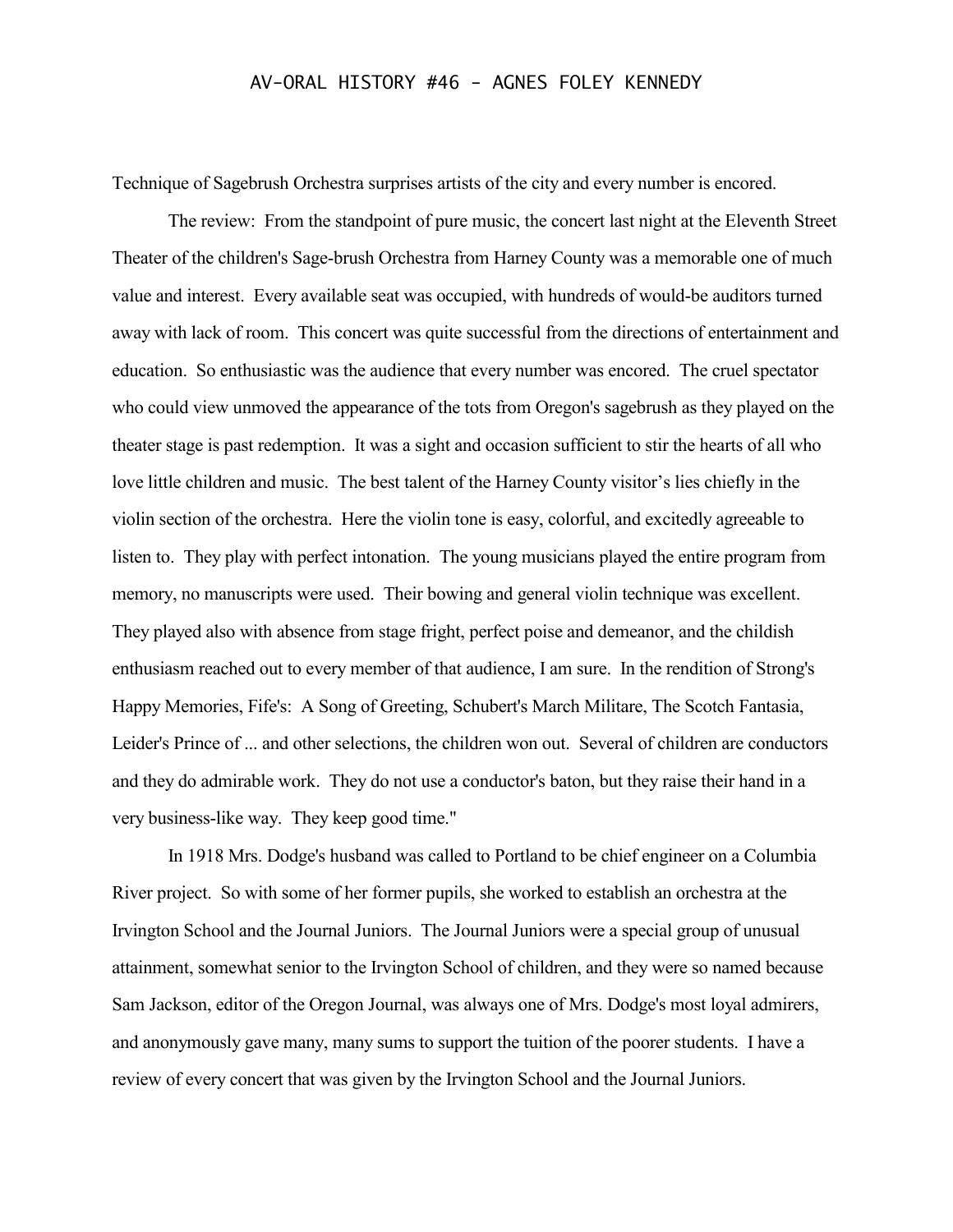At Irvington School, Mary Dodge's duties vastly increased because the word went round that there was an excellent school orchestra at Irvington. It was the first of its kind in the City of Portland. So young musicians would ask if they might come from their own high schools to practice with the orchestra, not necessarily to become members, but to acquire the knowledge of ensemble playing.

In time Mary Dodge found herself conducting an orchestra with almost full instrumentation. That combined with the five-day week of classroom instruction and private violin lessons was beginning to be too heavy a load. So Principal Barr said, "She came to me and asked if the school treasury could afford to hire some competent person to train the school orchestra. The problem was to find that person who would be willing to work for the pittance the school could afford. As it turned out, our treasury could not provide even that pittance, so for the first year the conductor who was chosen was paid by Mrs. Dodge out of her own resources.

One evening Mrs. Dodge phoned me to tell me that a school patron was sending her an orchestra leader for an interview. He was a Russian, Jacques Gershkovitch, who had escaped from the Bolshevik Revolution, and found a haven and orchestra in Tokyo. Now he and his talented wife, an engineer, were in Portland looking for work. He would like anything connected with orchestral music, for they were destitute refugees. He had almost no English, but she had enough to interpret.

We hired him for that nominal sum which Mrs. Dodge in her generosity offered to pay, and waited for the first rehearsal to see what we had hired. Jacques Gershkovitch, a highly trained musician, and his wife had arrived in Portland in the fall of 1923. They fled Japan because of the earthquake, which killed 143,000 people. Friends here hired the Portland Symphony Orchestra for a special concert in which to display the Russian's conductorial expertise. In a letter to the Oregonian, the late Gwendolyn Lampshire Hayden tells of what happened next. When Mrs. Dodge heard Mr. Gershkovitch conduct the Portland Symphony, she wrote, she immediately decided he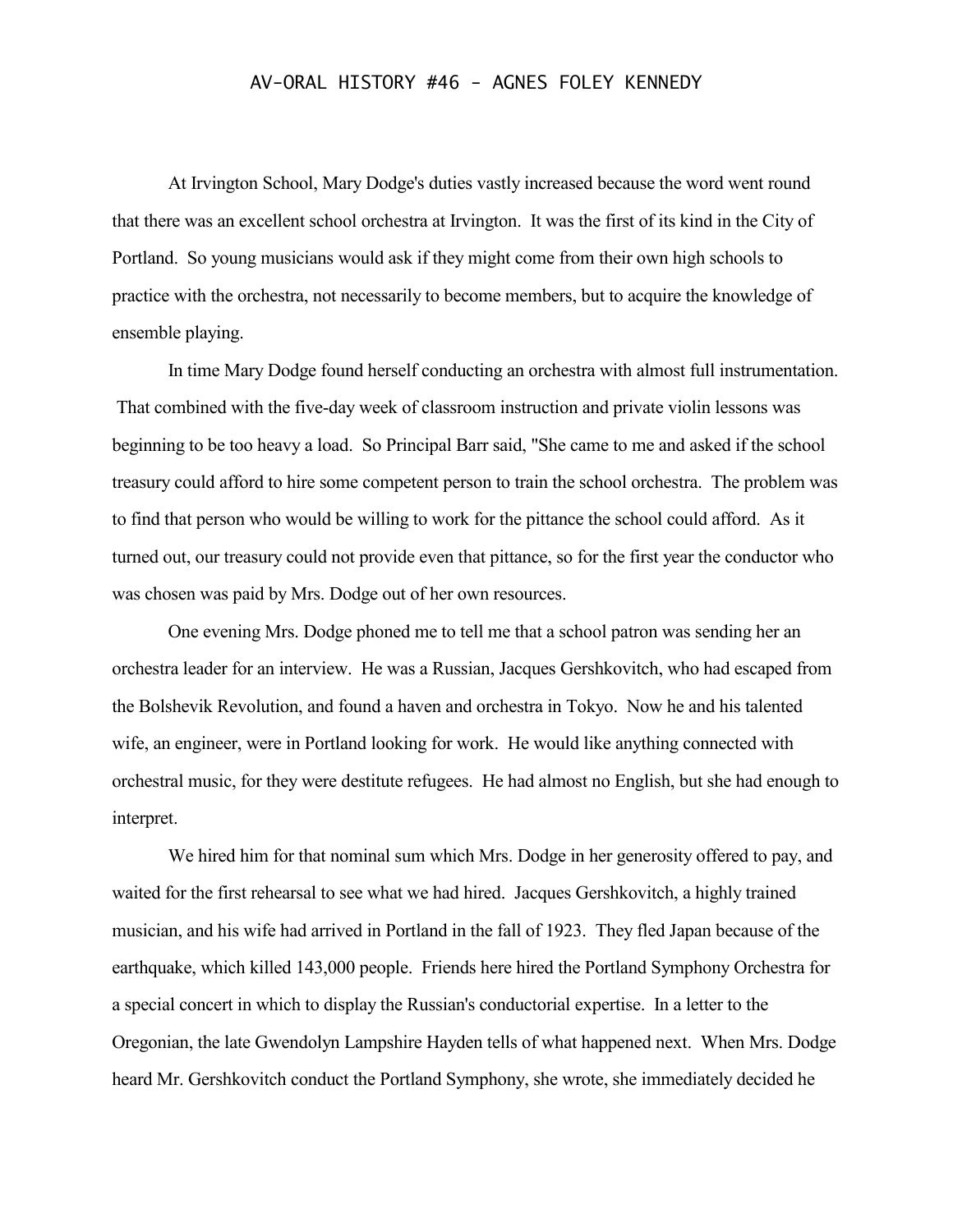was a man who could make her idea live. She asked for an appointment, went to his home, and after the conversation in which he said he was doubtful at first, as he had never worked with children, Mrs. Dodge urged him, come and hear them play. It was arranged.

Glen Dodge, then about 13, remembers exactly all the events of that evening. His mother delegated him to stand on the front porch of their home at 13th and Brazee opposite Irvington School to await and greet the Gershkovitches, and usher them up into what was called the attic studio of the Dodge house, where the orchestra was assembled. Mrs. Hayden's account continues:

After the full orchestra performed for him in the large attic of Mrs. Dodge's studio home, he turned to her and said, "I take." He never learned to speak English, but Mrs. Dodge interpreted for him for the first three and a half years. And she said to him, "All you need to use are the usual musical marks, for the children know them all as they know their own vocabulary. Adagio, legato, agitato, pianissimo, and dynamo." With a bow, Mrs. Dodge gave him the baton, and her part henceforth was to conduct the sectional rehearsals, raise money by subscription, and help organize a board of management, and name the orchestra.

The president of that first board was a remarkable man in his own right. He was Robert Robinson, master violinmaker. He was the first president in 1924, honorary president in 1925 to '30. When Mrs. Dodge received and auditioned a very promising young violinist, she asked the parents of that child to provide them with a Robinson violin because they were expertly made with fine tone. Other members of the first board are well known to Eastern Oregonians. Marshall Dana, an editor of the Oregonian, was one of the early directors and always supported the orchestra throughout his life. From that moment on improvement was slow but steady. It was apparent that under Jacques Gershkovitch, the orchestra had the future that was envisioned in Mary Dodge's mind.

The excitement and determination which followed these early rehearsals resulted in many, many new pupils of great influx into the symphony orchestra. The word passed rapidly throughout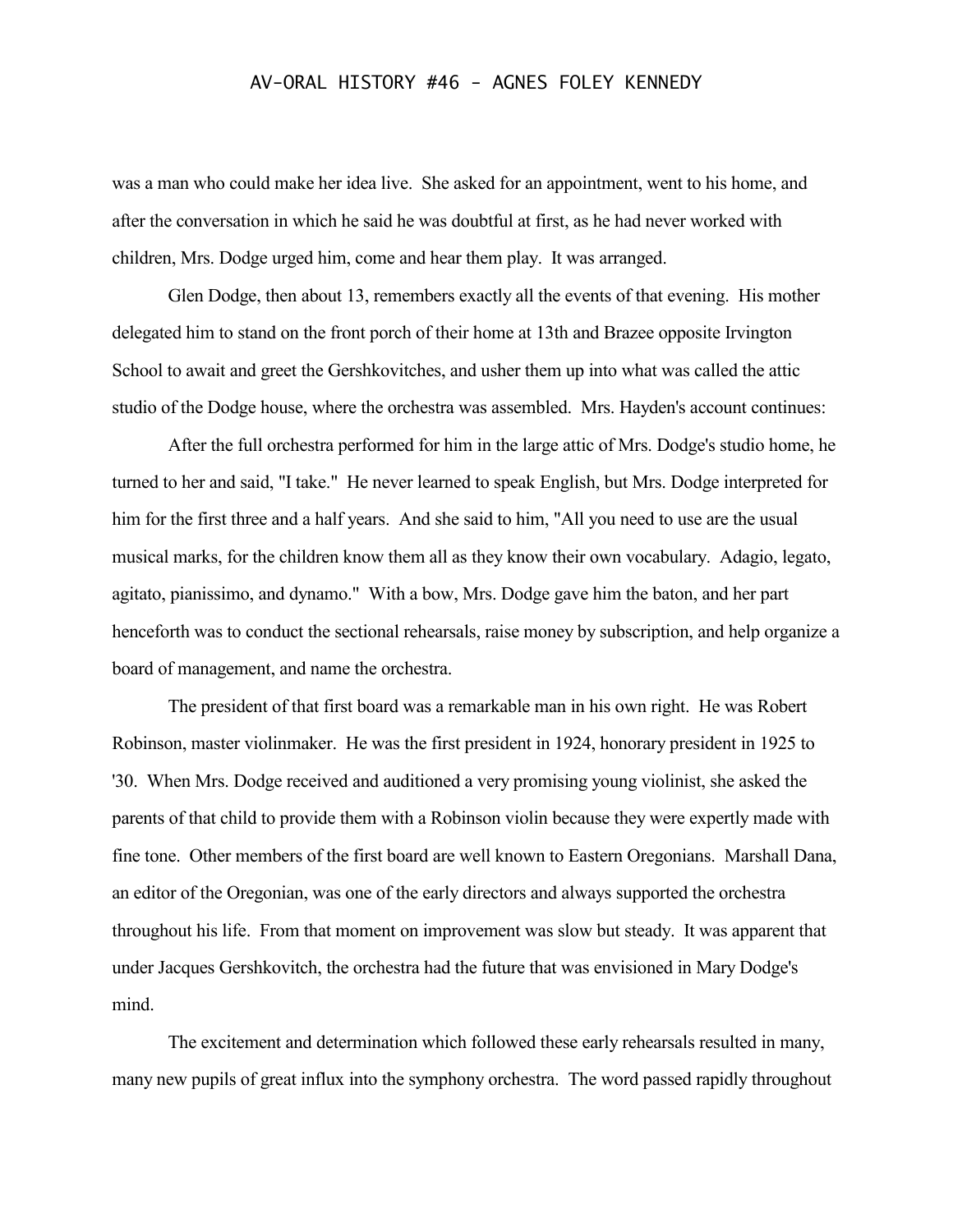the city and it became a mark of an enterprising child to pass the audition to become a member of this orchestra. Sectional practice continued for a time in Mrs. Dodge's attic, but gradually the work of conducting and developing the orchestra was consolidated under Jacques Gershkovitch's control.

Finally came the historic day, March 15, 1924, when the youth symphony played for the first time in public. Among its members were several who had been Mary Dodge's pupils in Burns, including Ruth Saunders Leupold. Many of our families remember Ruth's father, Mr. Saunders, who came annually from Portland to keep our pianos in tune. Gwendolyn Lampshire was also a member of the first group.

Portland musicians, who had developed under her private tutelage, and in the orchestra, now include Glenn Reeves who is principal violist of the Oregon Symphony, 1975. And James Eoff, assistant conductor of the Portland Junior Symphony who in 1925 was Mrs. Dodge's pupil, and continued with the orchestra throughout his musical life. He celebrated his 45th year in the position of assistant conductor to Mr. ... now conductor. And this year he was rewarded with a handsome citation for his long years of service to music in Portland.

I should like to read two special articles by Dean Collins who was on the staff of the Oregon Journal for many years, and was one of Mrs. Dodge's great admirers. These articles were written twenty years apart, the first in 1925 when the orchestra had just established itself in its first concert, and the last in February of 1942. I shall begin with the article of 1925.

In particular the achievement of the Portland Junior Symphony is due to the splendid enthusiasm of Mrs. Mary Dodge, who for many years has made this work her chief care. She has given lavishly of her time, strength, and skill, and she has been a great factor in arousing the musical sentiment among the children of this city. Mrs. Dodge's dream was to make the orchestra the nucleus of the young people's true symphony that would make permanent the activity begun by her. She employed Jacques Gershkovitch to conduct the symphony and decided that he would help make her idea live. She and some of her players who went to her home ... to his home the next day,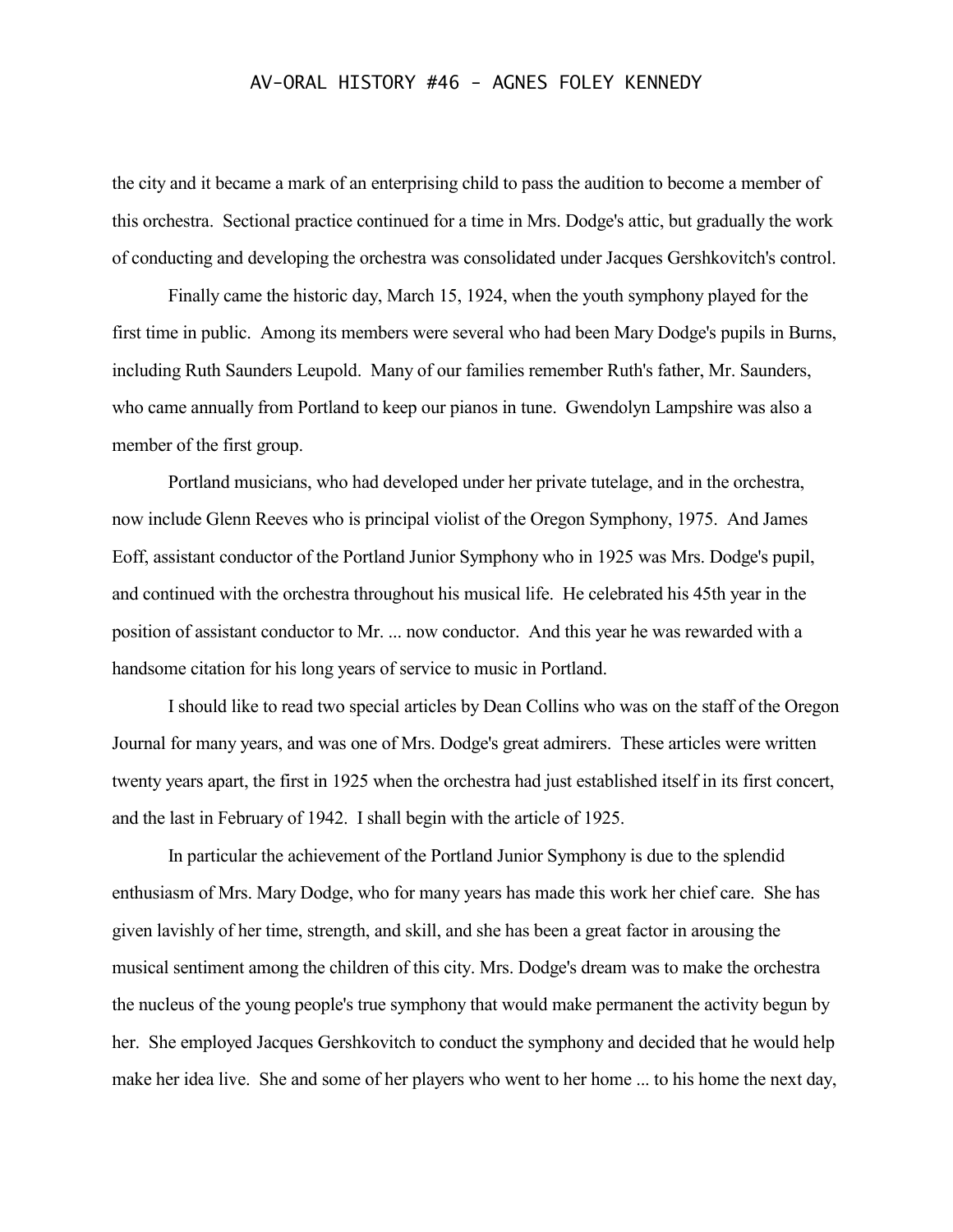named the orchestra which had not yet taken form.

As the Portland Junior Symphony, she sent the two girls, Ruth Saunders and Dorothy Cowgill to the Multnomah County Courthouse, to make, to record the name and to this day it is still called the Portland Junior Symphony.

Mrs. Dodge continued with the group for four years more in order to assure the permanency of the Portland Junior Symphony. And she continued after that to send her most talented pupils to Mr. Gershkovitch as members of the orchestra.

When Mr. Grondahl interviewed me together with Ruth Leupold and Glenn Dodge for this series of articles which I have given you in excerpt, he received many letters of praise in his office at the Oregonian. One of those letters came from a very dear friend of mine, to whom I wish to give a great deal of credit for my pursuing this project. In Marion Rutherford, a life member of the Oregon Historical Society, a member of the Presidents Club of Oregon State University, and the old Rutherford Wheat Ranch near Arlington which is still his home, was settled by his ancestors in the early 1859's. His letter to Mr. Grondahl follows:

Mr. Grondahl: You recently wrote a series of articles about the Oregon Junior Symphony and the nucleus of it's beginning in Harney County through the Sagebrush Orchestra. There the orchestra received a dedication of a small but cultured group of people who desired the best for their children. I should like to join those Oregonians from all over our state from whom you have no doubt received high praise for this excellent series on the Oregon Junior Symphony, and for the credit given its founders. The founding teacher, Mary V. Dodge, and the founding conductor Jacques Gershkovitch. I think it is entirely possible that you may never write anything that will be as important historically as the documentation of this story. It is a story that needed telling for many years, and one that acknowledges the efforts of some dedicated and talented people in the hinterland of Oregon that would have otherwise have gone unchronicled.

My congratulations for a splendid documentary work, and my thanks to you for writing it.